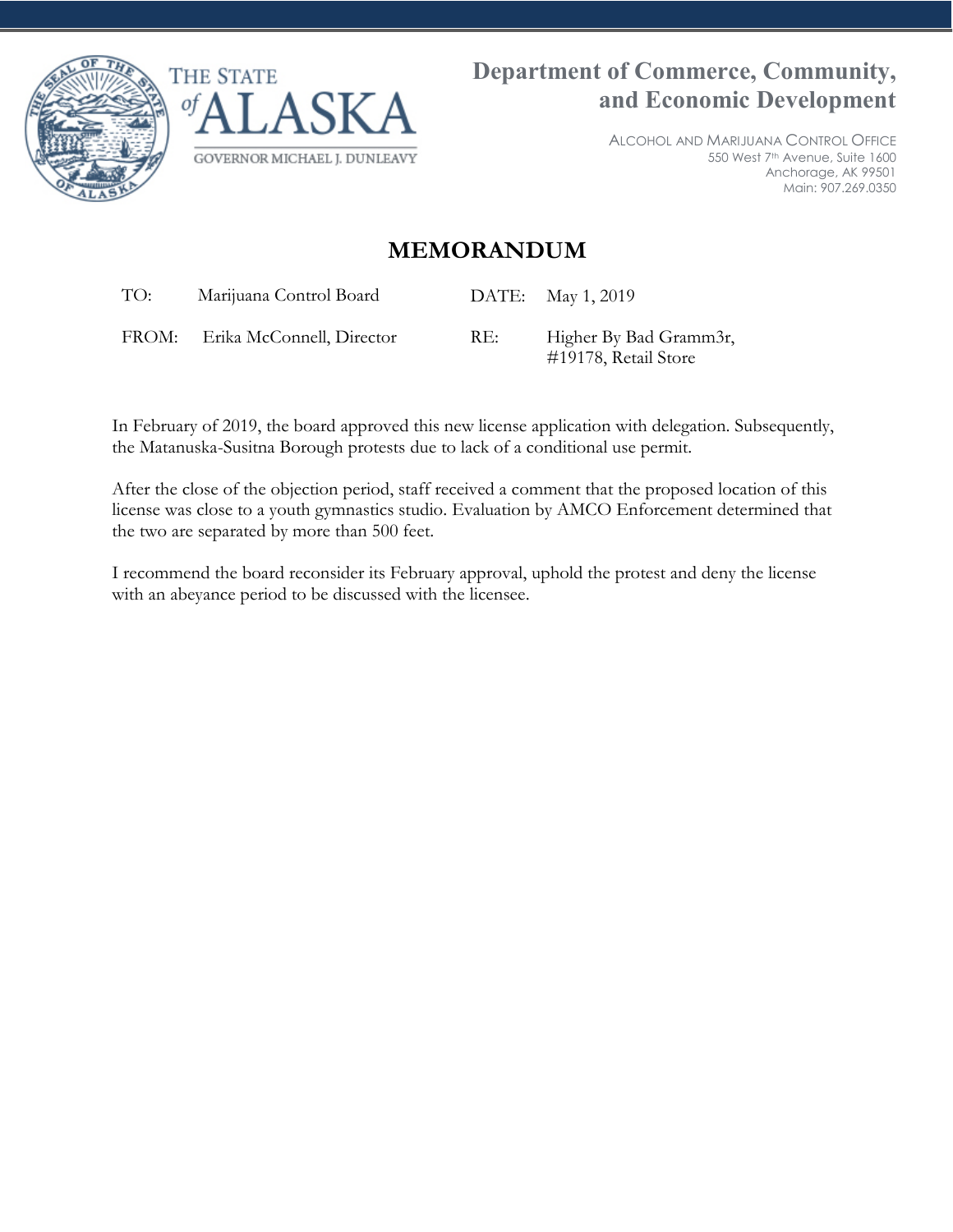

# **MATANUSKA-SUSITNA BOROUGH**

## **Planning and Land Use Department Development Services Division**

350 E. Dahlia Avenue, Palmer, AK 99645 Phone (907) 861-7822 │ Fax (907) 861-8158 E-mail: [permitcenter@matsugov.us](mailto:permitcenter@matsugov.us)

March 4, 2019

Alcohol & Marijuana Control Office 550 W.  $7<sup>th</sup>$  Avenue, Suite 1600 Anchorage, AK 99501

SUBJECT: Higher by Bad Gramm3r, LLC # 19178 1204 N Hyer Spur Rd New – Retail Marijuana Store

A review of the files relating to the subject business and license application, as they relate to Matanuska-Susitna Borough Code, has been completed. Based on that review, the Matanuska-Susitna Borough hereby takes the following action:

### ☐ WAIVE THE RIGHT TO PROTEST

 $\boxtimes$  PROTEST the issuance of the license for the following reason(s):

- ☐ Delinquent Real Property Taxes owed:
- $\Box$  Other debts owed:
- $\boxtimes$  The required Conditional Use Permit has not been issued:
- $\Box$  There is a violation of the Conditional Use Permit:
- $\Box$  There is a resident objection to the facility on file:
- □ Other:

#### *Upon curing all of the above referenced deficiencies the Matanuska-Susitna Borough will rescind any protest. It is the applicant's responsibility to notify the Development Services Division that any debts or taxes owed have been paid in full.*

The applicant(s) has been sent a copy of this letter by certified mail or via email, only if a protest has been issued. Should you have any questions, please feel free to contact my office.

Sincerely,

John Perz -

Adam Bradway, Planner I Development Services Division Matanuska-Susitna Borough